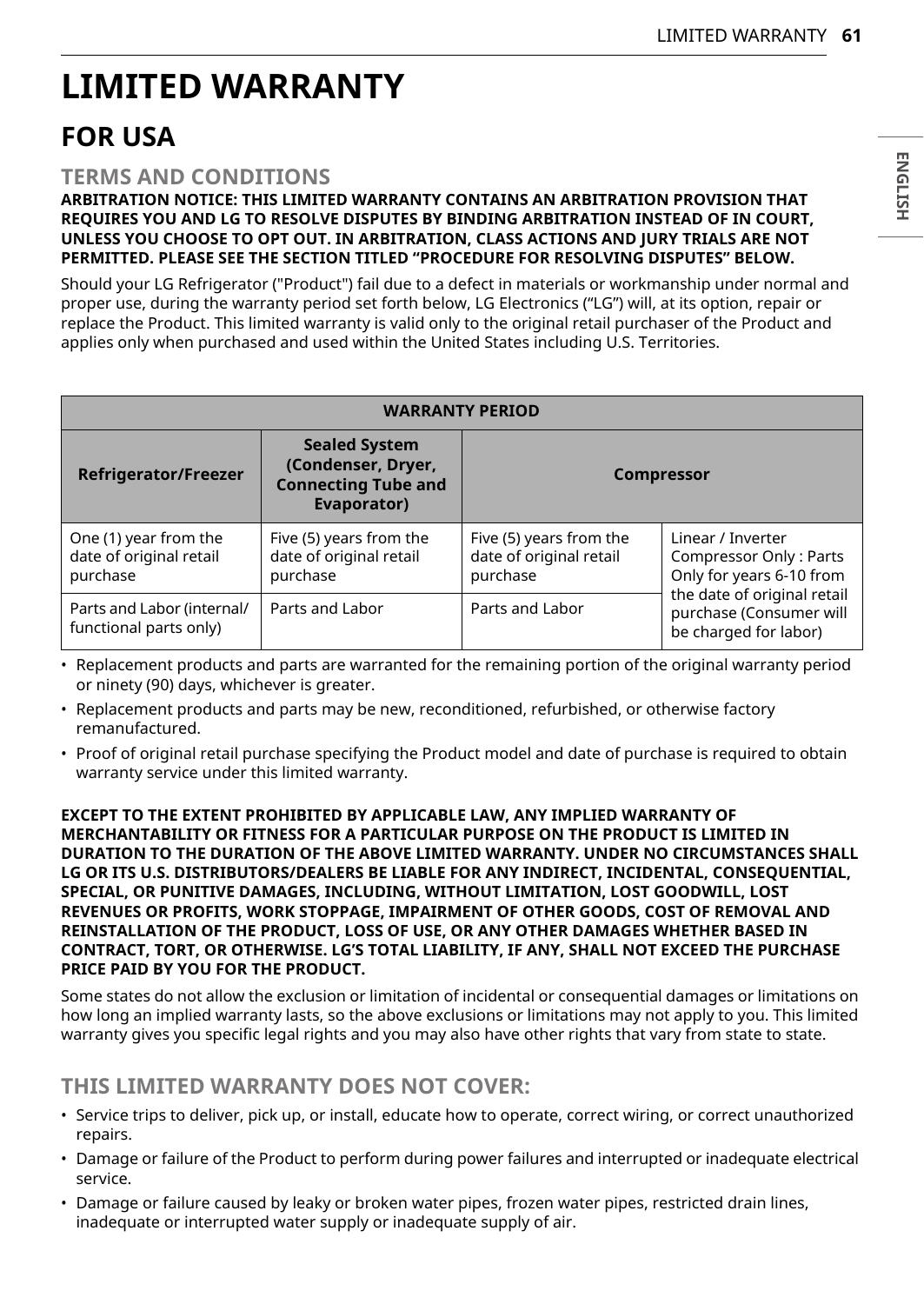#### **62** LIMITED WARRANTY

- Damage resulting from operating the product in a corrosive atmosphere or contrary to the product owner's manual.
- Damage or failure to the Product caused by accidents, pests and vermin, lightning, wind, fire, floods, acts of God, or any other causes beyond the control of LG.
- Damage or failure caused by unauthorized modification or alteration, or if used for other than the intended purpose.
- Damage or failure resulting from misuse, abuse, improper installation, repair, or maintenance. Improper repair includes use of parts not authorized by LG. Improper installation or maintenance includes installation or maintenance contrary to the Product owner's manual.
- Damage or failure caused by incorrect electrical current, voltage, or plumbing codes.
- Damage or failure caused by transportation and handling, including scratches, dents, chips, and/or other damage to the finish of the Product, unless such damage is reported within one (1) week of delivery.
- Damage or missing items to any display, open box, or discounted Product.
- Refurbished Product or any Product sold "As Is", "Where Is", "With all Faults", or similar disclaimer.
- Products with original serial numbers that have been removed, altered, or cannot be readily determined.
- Increases in utility costs and additional utility expenses.
- Any noises associated with normal operation.
- Use of accessories (e.g., water filters, etc.), components, or consumable cleaning products that are not authorized by LG.
- Replacement of light bulbs, filters, or any consumable parts.
- When Product is used for other than normal and proper household use (e.g. commercial or industrial use, offices, and recreational facilities or vehicles) or contrary to the instructions outlined in the Product's owner's manual.
- Costs associated with removal and reinstallation of your Product for repairs.
- Shelves, door bins, drawers, handle and accessories, except for internal/functional parts covered under this limited warranty.

#### **The cost of repair or replacement under these excluded circumstances shall be borne by the consumer.**

#### TO OBTAIN WARRANTY SERVICE AND ADDITIONAL INFORMATION

Call 1-800-243-0000 and select the appropriate option from the menu.

#### Or visit our website at **http://www.lg.com**

Or by mail: LG Electronics Customer Service P.O. Box 240007 Huntsville, AL 35813 ATTN: CIC

### **PROCEDURE FOR RESOLVING DISPUTES:**

ALL DISPUTES BETWEEN YOU AND LG ARISING OUT OF OR RELATING IN ANY WAY TO THIS LIMITED WARRANTY OR THE PRODUCT SHALL BE RESOLVED EXCLUSIVELY THROUGH BINDING ARBITRATION, AND NOT IN A COURT OF GENERAL JURISDICTION. BINDING ARBITRATION MEANS THAT YOU AND LG ARE EACH WAIVING THE RIGHT TO A JURY TRIAL AND TO BRING OR PARTICIPATE IN A CLASS ACTION.

**Definitions.** For the purposes of this section, references to "LG" mean LG Electronics U.S.A., Inc., its parents, subsidiaries and affiliates, and each of their officers, directors, employees, agents, beneficiaries, predecessors in interest, successors, assigns and suppliers; references to "dispute" or "claim" shall include any dispute, claim or controversy of any kind whatsoever (whether based in contract, tort, statute, regulation, ordinance, fraud, misrepresentation or any other legal or equitable theory) arising out of or relating in any way to the sale, condition or performance of the product or this Limited Warranty.

**Notice of Dispute.** In the event you intend to commence an arbitration proceeding, you must first notify LG in writing at least 30 days in advance of initiating the arbitration by sending a letter to LG at LG Electronics, USA, Inc. Attn: Legal Department- Arbitration 1000 Sylvan Ave, Englewood Cliffs 07632. You and LG agree to engage in good faith discussions in an attempt to amicably resolve your claim. The notice must provide your name, address, and telephone number; identify the product that is the subject of the claim; and describe the nature of the claim and the relief being sought. If you and LG are unable to resolve the dispute within 30 days, either party may proceed to file a claim for arbitration.